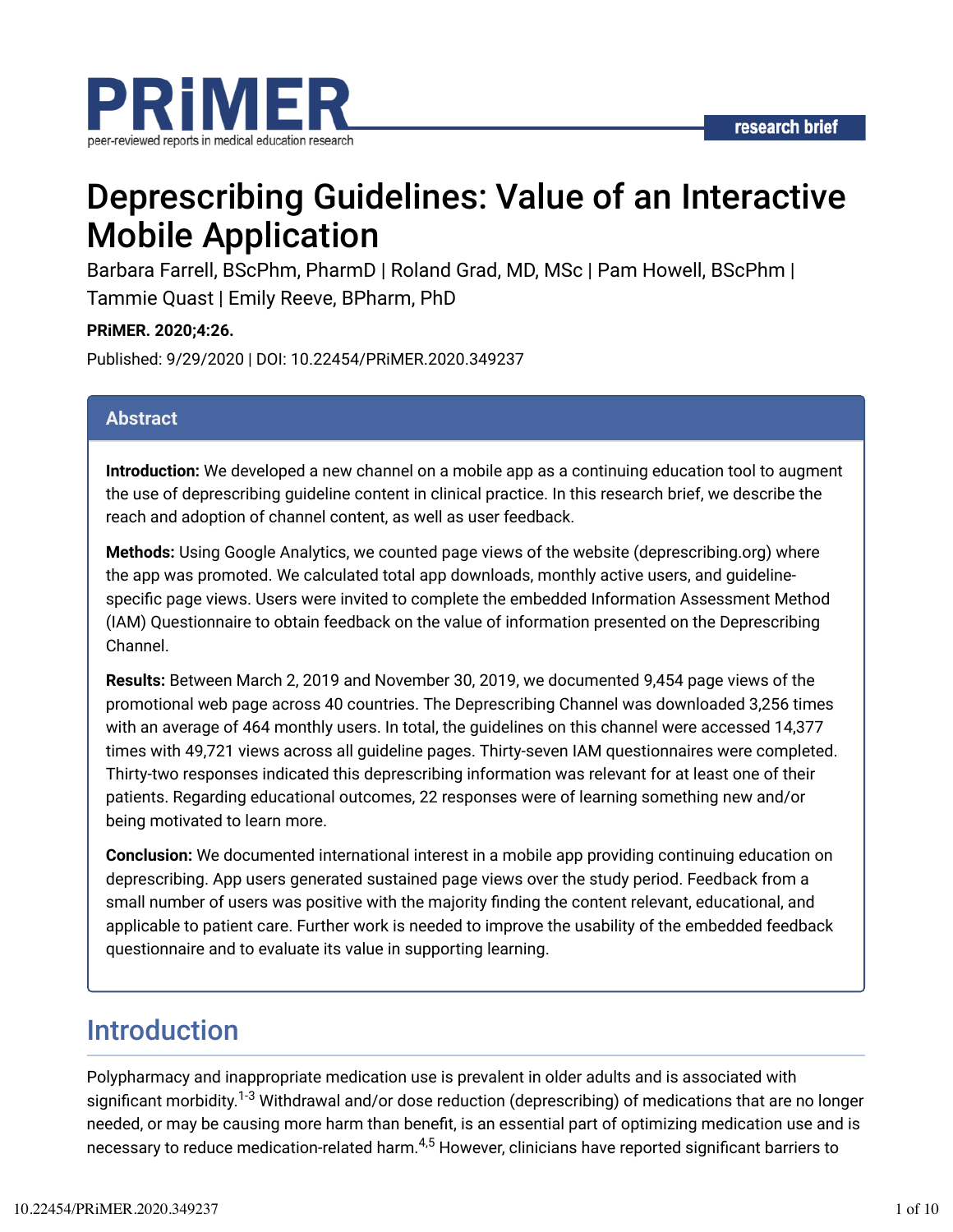deprescribing in regular practice; a lack of resources (such as guidelines) to identify medications that are suitable for deprescribing, and provide guidance on how to stop them has been highlighted as an important barrier.<sup>6,7</sup> Evidence-based deprescribing guidelines support clinicians in conducting shared decision-making about when and how to reduce or stop medications; members of our team collaborated in the development of five such guidelines.<sup>8-12</sup> Accompanying two-page open-access decision-support PDF algorithms were developed to support implementation of the guidelines<sup>13</sup> (www.deprescribing.org). These algorithms contain only highlights of the guideline presented in a static, noninteractive format.

Clinical decision support mobile apps can instantly connect clinicians to a wealth of information, with the advantages of being portable, easy to use, customizable, low cost and accessible at the point of care on a device that is ubiquitous.<sup>14,15</sup> These apps have the potential to improve decision making and clinical outcomes.<sup>14-16</sup> In response to requests from users of our guidelines, we developed a Deprescribing Channel on the Information Assessment Method (IAM) Medical Guidelines app to augment the use of the deprescribing guidelines, maximize point-of-care uptake by clinicians, and provide the ability to connect to the more detailed published guideline content and supporting resources as continuing education. The aim of this study was to evaluate the value of this Deprescribing Channel. Here, we present data reflecting the reach and adoption of the channel, as well as user feedback on the value of this information.

# Methods

## *Development*

In 2015, Roland Grad, MD, developed the IAM Medical Guidelines app to enhance access to a curated selection of recommendations from guidelines relevant to clinicians in primary health care. This free app consists of multiple channels. Each channel is designed specifically for one clinical practice guideline. Our team chose this existing platform for the deprescribing guidelines because of reputation, low cost, and an ongoing collaboration with the developers. Together, we created a Deprescribing Channel containing five algorithms and information on the five drug class-specific deprescribing guidelines.

Beginning with the proton pump inhibitor guideline, a content expert worked with a programmer to develop a logic flow. This consisted of selecting content and response options for personalization across pages, including pop-up boxes with concise deprescribing advice and hyperlinks to full guideline content (Figure 1).

Next, we sought feedback on content, functionality, and user experience from stakeholders including guideline development team members, three individuals with expertise in app design, and 15 attendees at two health care conferences. The next four guideline topics (benzodiazepine receptor agonists, antipsychotics, antihyperglycemics, cholinesterase inhibitors/memantine) were designed with a similar logic flow to ensure a consistent navigation experience. Content review proceeded with members from each relevant guideline development team and representatives from the Canadian Agency for Drugs and Technologies in Health.

The Deprescribing Channel was launched in March 2019 on the App Store and Google Play stores. Users downloaded the IAM Medical Guidelines app to their smartphones and then created an account, after which they could download the Deprescribing Channel and access any of the five algorithms and related deprescribing guidelines information.

## *Dissemination*

A multifaceted promotion strategy included highlighting the app on a dedicated webpage at deprescribing.org, an email banner in research staff signature blocks, social media announcements through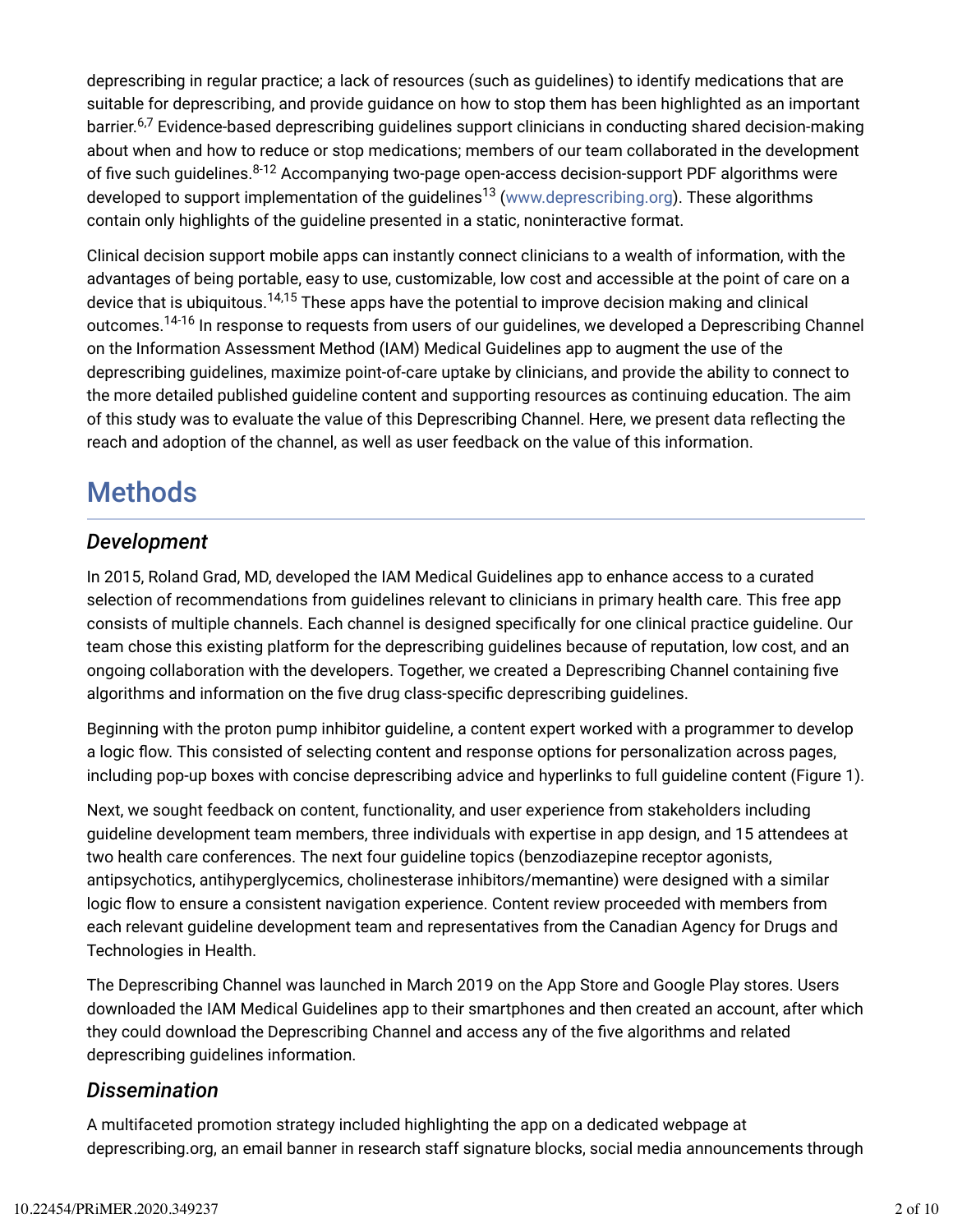the deprescribing.org Facebook and Twitter accounts to over 9,500 followers, quarterly newsletters and e-blasts to subscribers and targeted emails to stakeholder organizations inviting them to share details with their networks, and showcasing the Deprescribing Channel at conferences and events through poster presentations and exhibitor booths.

### *Evaluation*

We conducted data collection from March 2, 2019 to November 30, 2019. Using Google Analytics and page view metrics, we tracked app reach by the number of people accessing the web page and their residing country.

We counted the total number of downloads of the Deprescribing Channel as well as active users (users who accessed the channel at least once during each calendar month). We also examined page views for each guideline algorithm to determine how frequently guideline content was accessed.

The IAM Questionnaire (IAM-v 2014 for clinicians $^{17}$ ) added a theory-based and validated measure to assess the value of this deprescribing information. This questionnaire was embedded into the app during the design phase and presented to the user via a link called "Feedback about this algorithm." This feedback link appeared each time the user tapped the "Finish" button. Demographic questions (including professional designation) and a question asking why the information was sought were added. Other than completion of viewing content within a guideline algorithm, there were no other restrictions to accessing the IAM questionnaire. Users could complete the questionnaire any time they used the app in order to capture their experience in each unique context (eg, different patient, different moment in time, or different guideline leading to a new experience with this information). Additional information and versions of the IAM questionnaire can be found in the STFM Resource Library.<sup>17</sup>

We indirectly assessed outcomes at the four levels of the Kirkpatrick model, $^{18}$  with levels 2-4 measured through the IAM questionnaire: Level 1: Reaction—at this level, we measured app downloads and page views; Level 2: Learning—we measured Level 2 through the IAM question on "cognitive impact." This subconstruct of the IAM questionnaire includes an item on learning. Level 3: Behavior—we measured through the IAM question on the "use or application of information in clinical practice." Level 4: Results—we measured through the IAM question on "expected benefits for patients," conditional on this information being used in clinical practice.

The Bruyère Continuing Care Research Ethics Board reviewed and approved this research to use implied consent. Whenever a user completed an IAM questionnaire, they were shown a statement identifying the IAM questionniare as an evaluation tool.

# **Results**

Most views of the web page promoting the app occurred in North America (3,499 in the United States, 2,569 in Canada), with international interest demonstrated by page views across six continents and 40 countries in total (Table 1).

The Deprescribing Channel was downloaded 3,256 times (based on unique user ID numbers). We documented an average of 464 monthly active users. Of the active users, 78% were new downloads and 22% were returning visitors (those who had initiated a prior session within the Channel).

The proton pump inhibitor topic was viewed most frequently, while the cholinesterase inhibitors/memantine topic was viewed the least (Table 2).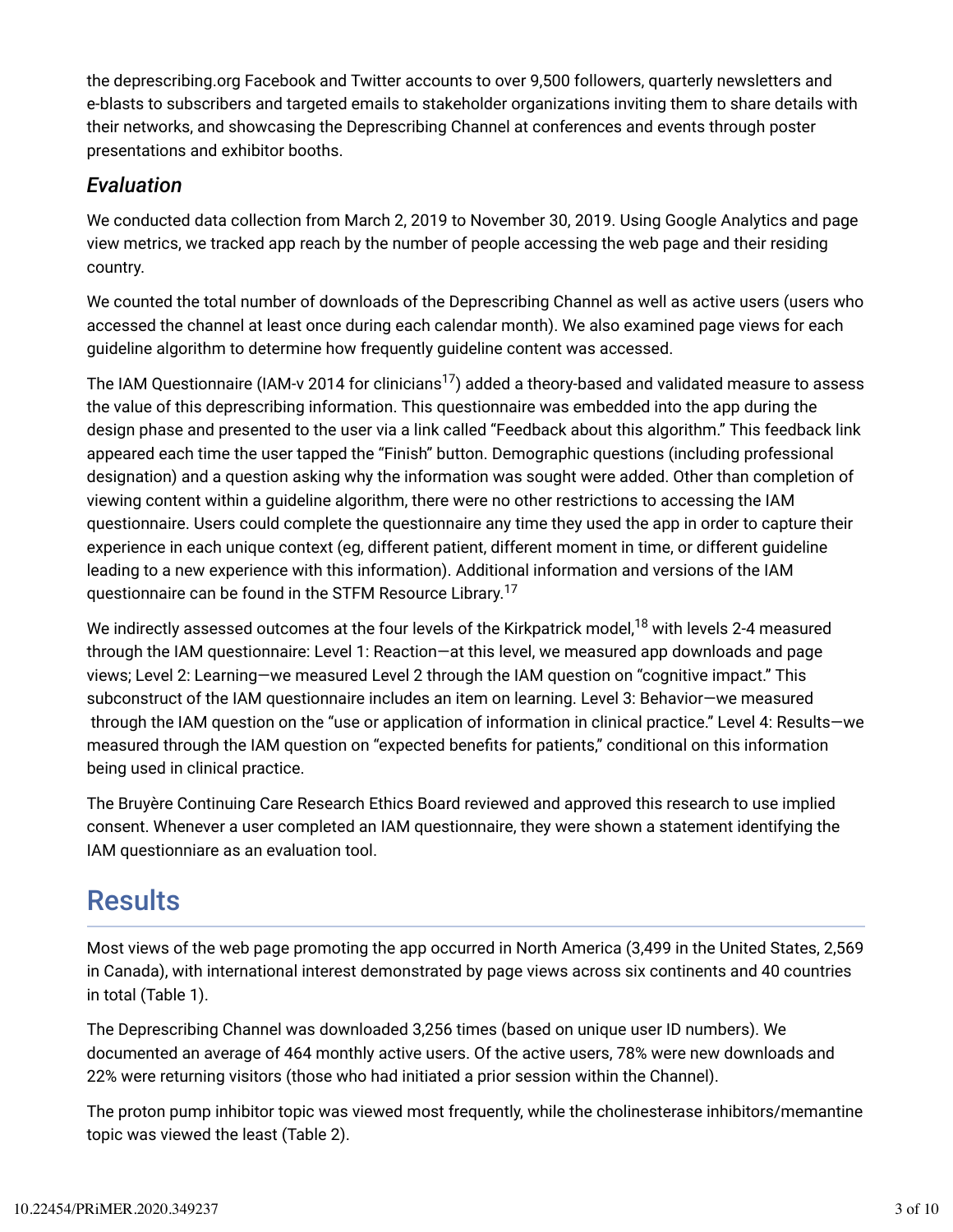A mixed group of 34 app users completed 37 questionnaires; the group breakdown was physicians (15), pharmacists (13), nurses (2) and others (7). Three of those users completed the IAM questionnaire on two occasions. The top three reasons for seeking deprescribing information were to (1) exchange information with colleagues (18), (2) satisfy curiosity (17), and (3) fulfill a personal educational objective (16; Figure 2). In 32 of the 37 IAM questionnaires, respondents reported that the information was partially or totally relevant for at least one of their patients. The majority said that they learned something new (n=22), were motivated to learn more ( $n=22$ ), or confirmed their actions were correct ( $n=19$ ) as a result of the information (Figure 3). In 29 questionnaires, respondents said they would use or possibly use this information for a patient, with 18 reporting that they expected a health benefit by applying this information.

# **Discussion**

We developed an interactive app containing information from five deprescribing guidelines and achieved international dissemination with almost 500 active monthly users, over a 9-month period. Feedback from a small number of users suggests the app content is relevant, educational, and applicable to patients. To our knowledge, this is the first evaluation of a mobile app providing guideline-based information on deprescribing.

While the number of app downloads was high, the number of downloads was less (approximately one-third) than the web page views. The website is designed to have broad appeal and it seems unlikely that all viewers would download a deprescribing guideline app designed for health care professionals. For example, nonclinical members of the general public have full access to the site, but it is unlikely those who are not health professionals would download the application. We are unable to calculate an exact conversion rate (defined as the ratio of website visitors who complete a desired action, in this case downloading the app). However, conversion rates in the e-commerce environment are typically low, with the top 10% of companies typically achieving an 11% conversion rate, at most.<sup>19</sup>

The IAM questionnaire provided the opportunity to systematically document users' reflections on deprescribing information in the app. In other work, the IAM questionnaire has enhanced reflective learning, evaluation of knowledge resources, and two-way knowledge exchange between information users and information providers.<sup>20</sup> Our results suggest the app provides medical learners with new information for their continuing education and motivates them to learn more about deprescribing. However, only a small proportion of those who downloaded the Deprescribing Channel completed the IAM questionnaire. Two reasons may explain this observation. First, the questionnaire link was restricted to users who clicked on the "Finish" button and it may not have been obvious that this linked to an evaluation questionnaire. Secondly, we provided no incentive for questionnaire completion, such as continuing medical education credits or a contest to win a prize. With such a small sample size, and due to the self-reported nature of the questionnaire, our data may be biased if it was received from those who were more engaged, or had more favorable opinions. In the future, a usability study of this app should consider how and when to better present surveys to maximize user feedback; for example, the questionnaire link button could be made more appealing to click (using wording like "Help us improve the app"). The process also did not allow a measurement of learning through pre- or posttests of knowledge.

Promising avenues for future research include identifying minimal numbers of completed questionnaires needed to calculate a relevance index using the IAM questionnaire, $^{21}$  approaches to maximize response, measuring app retention through continued visits, and exploring how the use of the Deprescribing Channel in clinical practice compares to the traditional static presentation of text in a guideline. Additionally, a recently published instrument designed to be used by health professional educators could assist in rating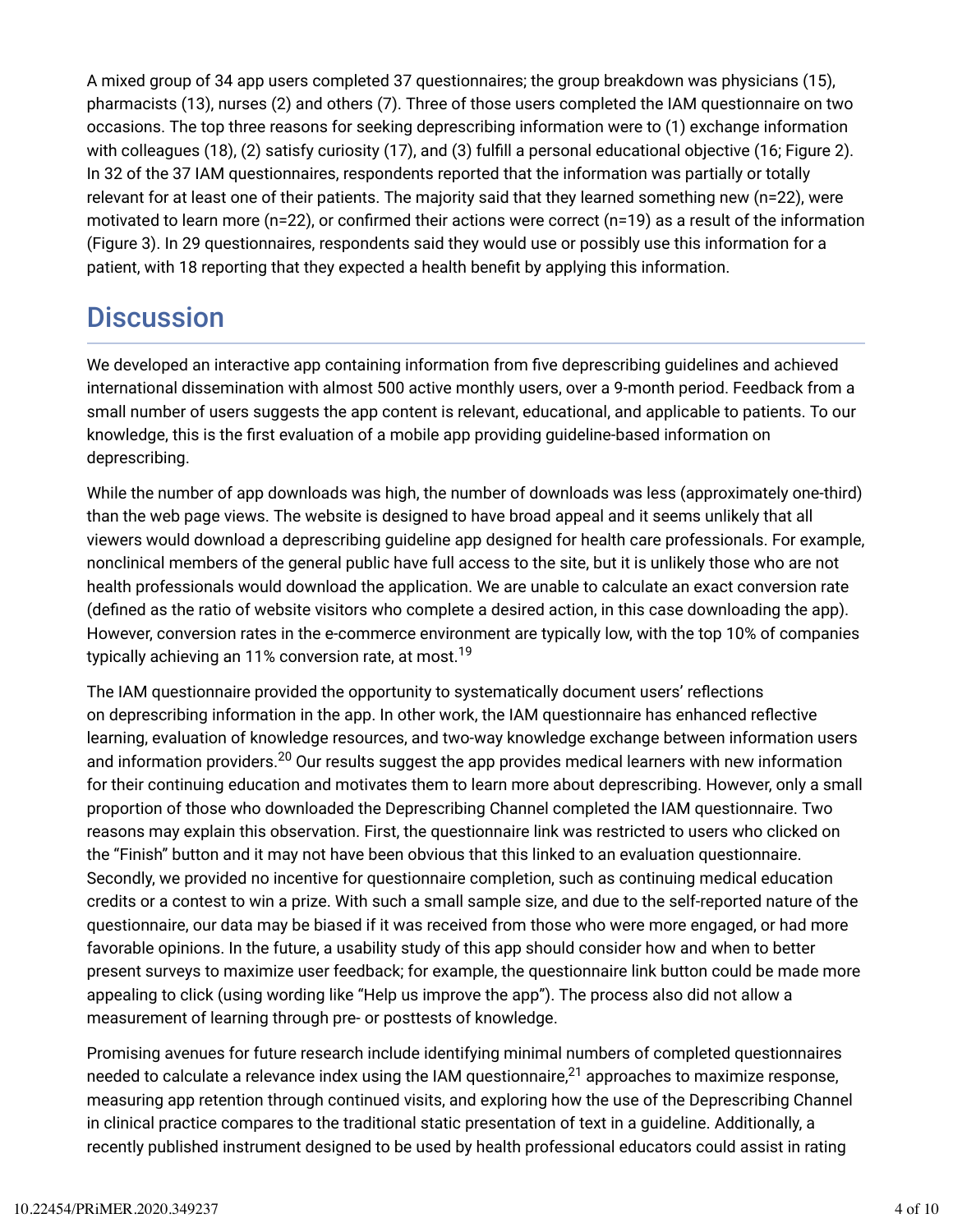the value of the app to support learning in four thematic areas: teaching and learning, user-centered, professional measures and usability. 22

# **Conclusion**

The Deprescribing Channel achieved international reach and adoption with app users making sustained page views over a 9-month study period. Feedback from a small number of users was positive, with most finding the content to be educational and applicable to patient care. Despite the low number of completed questionnaires, the value of information in this app can be inferred from a sustained number of monthly users.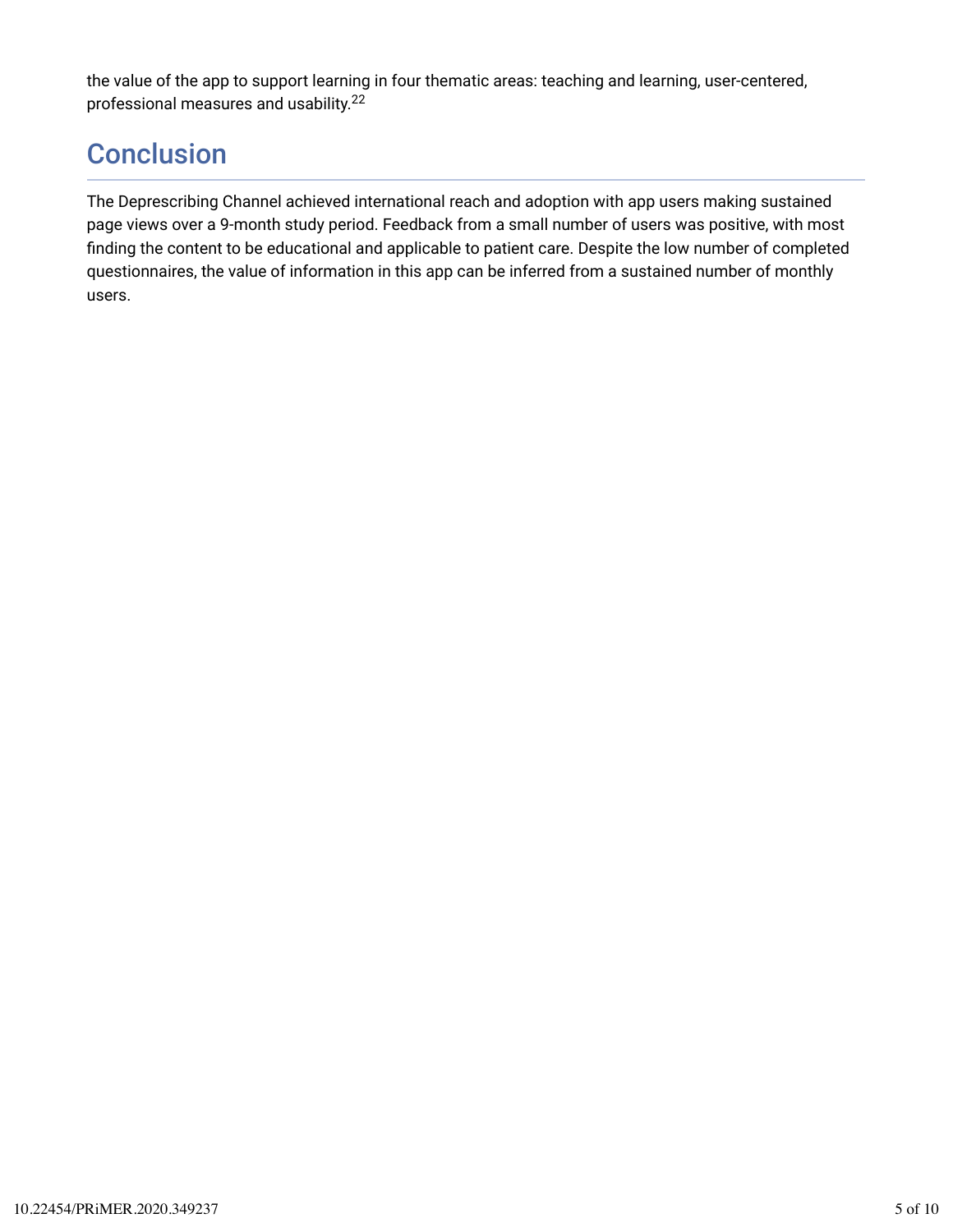# Tables and Figures



Figure 1: Deprescribing Proton Pump Inhibitors: Excerpt of Logic Flow Used to Facilitate Programming

#### Table 1: App Promotion: Page Views by Continent

| <b>Continent</b> |               | <b>Total Page Views</b> |
|------------------|---------------|-------------------------|
|                  | North America | 6,068                   |
| 2                | South America | 806                     |
| 3                | Europe        | 1,794                   |
| 4                | Oceania       | 414                     |
| 5                | Asia          | 342                     |
| 6                | Africa        | 16                      |
|                  | Undetermined  | 14                      |
| Total:           |               | 9,454                   |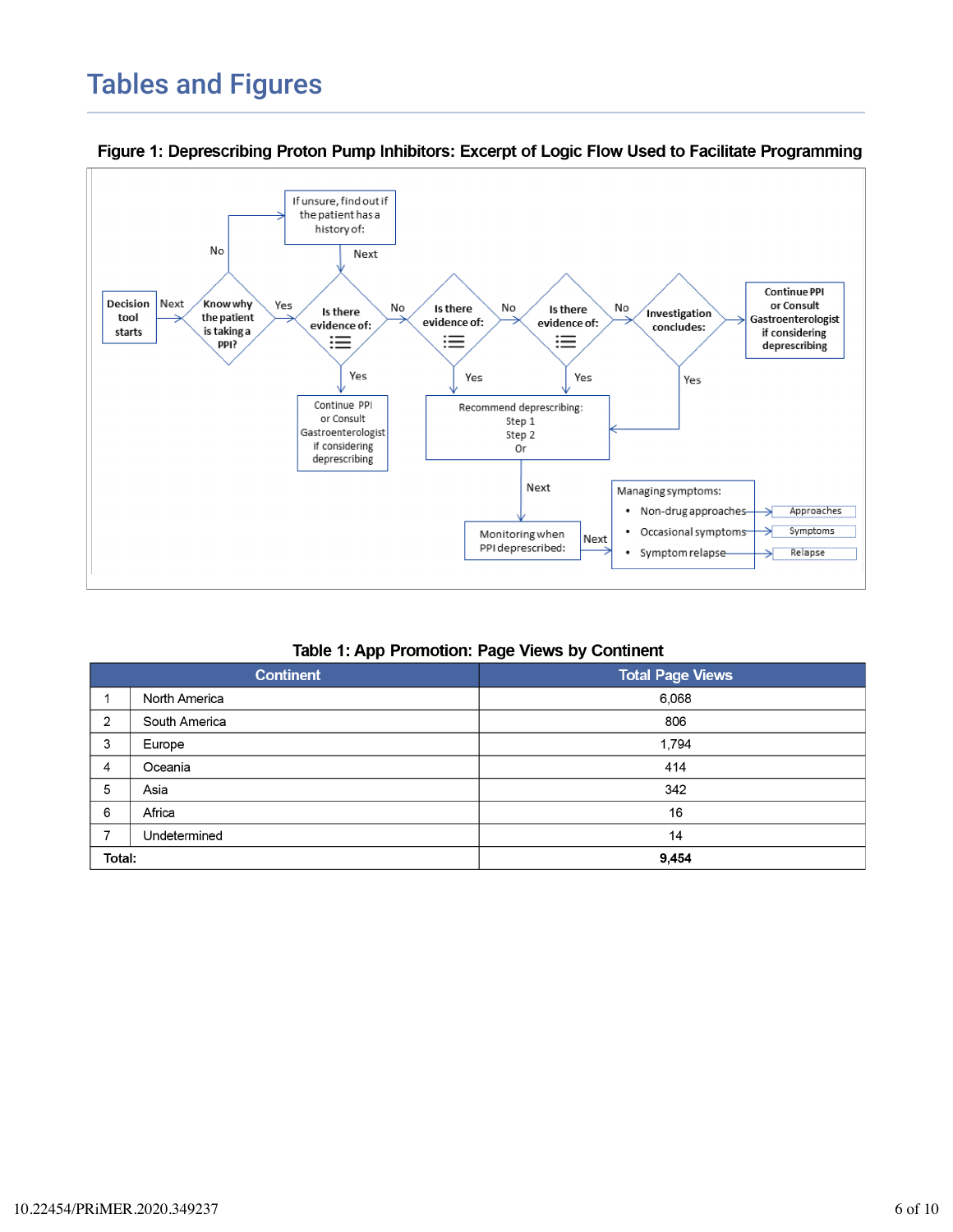| Topic                                   | <b>Number of Times</b><br><b>Topic Accessed</b> | <b>Page Views Within Each Topic</b><br>(n) |
|-----------------------------------------|-------------------------------------------------|--------------------------------------------|
| Proton pump inhibitors                  | 4,585                                           | 18,114                                     |
| Benzodiazepine receptor agonists        | 2,893                                           | 9.770                                      |
| Antihyperglycemics                      | 2.886                                           | 8.244                                      |
| Antipsychotics                          | 2,470                                           | 7.400                                      |
| Cholinesterase inhibitors and memantine | 1.543                                           | 6.193                                      |
| Total (across all five)                 | 14,377                                          | 49,721                                     |

#### Table 2: Views of Each Guideline Algorithm Topic

#### Figure 2: Reasons Participants Sought Deprescribing Information (n=37)

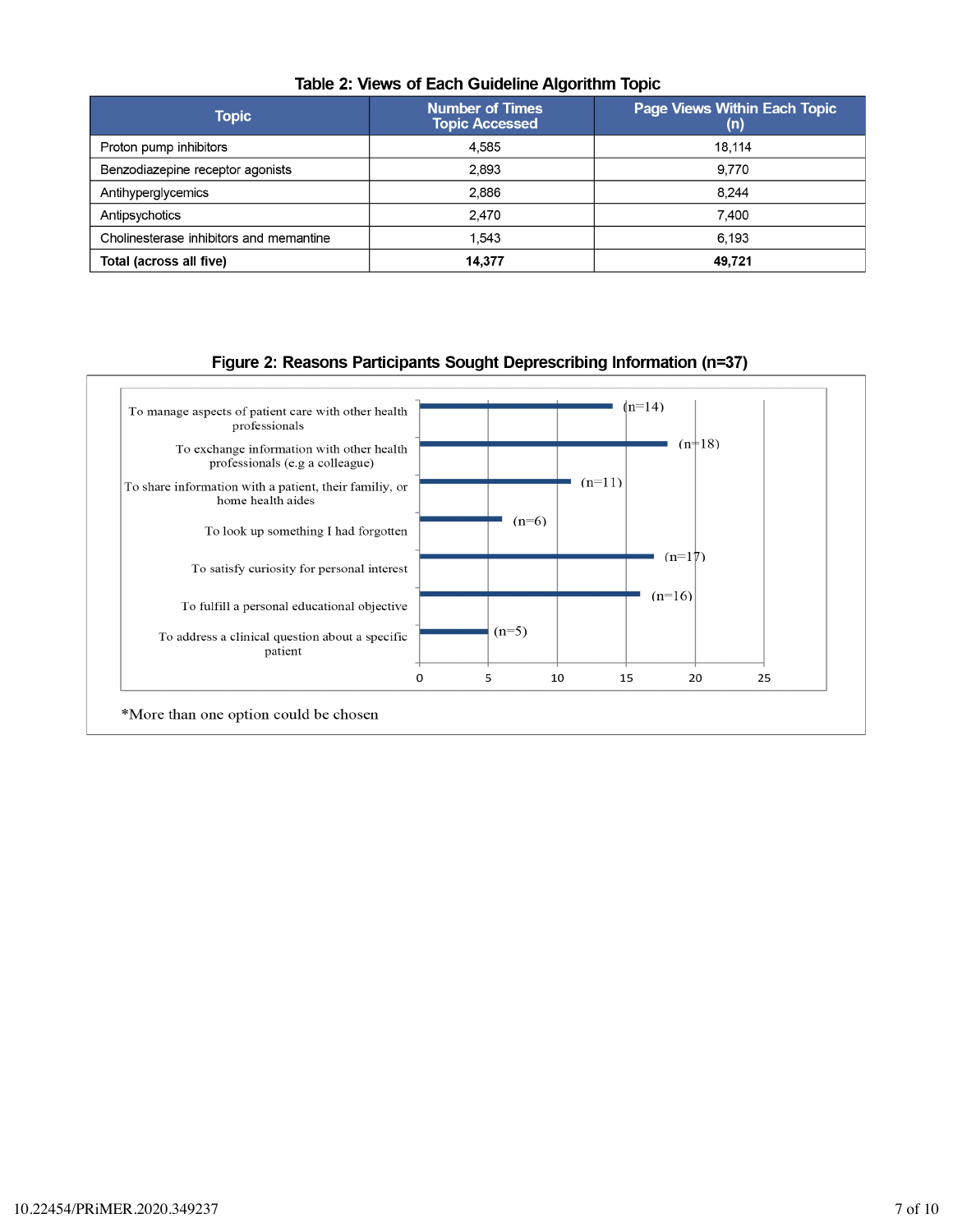

### Figure 3: Cognitive Impact of Retrieved Deprescribing Information (n=37)

## Acknowledgments

The authors acknowledge the following people involved in proposal writing, and app review: Rachel Grant, Jennifer Boswell, Zach Dumont, Kelly Grindrod, Jennifer Hartell, Hannah Irving, Heera Sen, and Steve Smith. They also acknowledge the assistance of Julian Tuck of Refacta.ca in the design and development of the Deprescribing Channel, and the assistance of Leah Clement in manuscript formatting and submission.

**Financial Support:** This work was supported by a grant from the Centre for Aging + Brain Health Innovation (CABHI): SPARK-3-00173.

Dr Emily Reeve is supported by an Australian National Health and Medical Research Council (NMHRC) – Australian Research Council (ARC) Dementia Research Development Fellowship (APP1105777).

**Presentations:** This research was presented as a Research in Progress poster at the North American Primary Care Research Group annual meeting in Toronto, Ontario, Canada, November 2019.

**ConAicts of Interest:** Pam Howell and Tammie Quast received salary support from the grant. The other authors report no conflicts of interest. The IAM Medical Guidelines app is a nonprofit initiative and content is freely available to users.

## Corresponding Author

Barbara Farrell, BScPhm, PharmD Bruyère Research Institute, 43 Bruyère St, Ottawa, Ontario, Candada K1N 5C8. 613-562-6262 ext. 1315. 613-569-6734 bfarrell@bruyere.org

## **Author Affiliations**

Barbara Farrell, BScPhm, PharmD - Bruyère Research Institute and Department of Family Medicine, University of Ottawa, Ottawa, Canada | and School of Pharmacy, University of Waterloo, Waterloo, Canada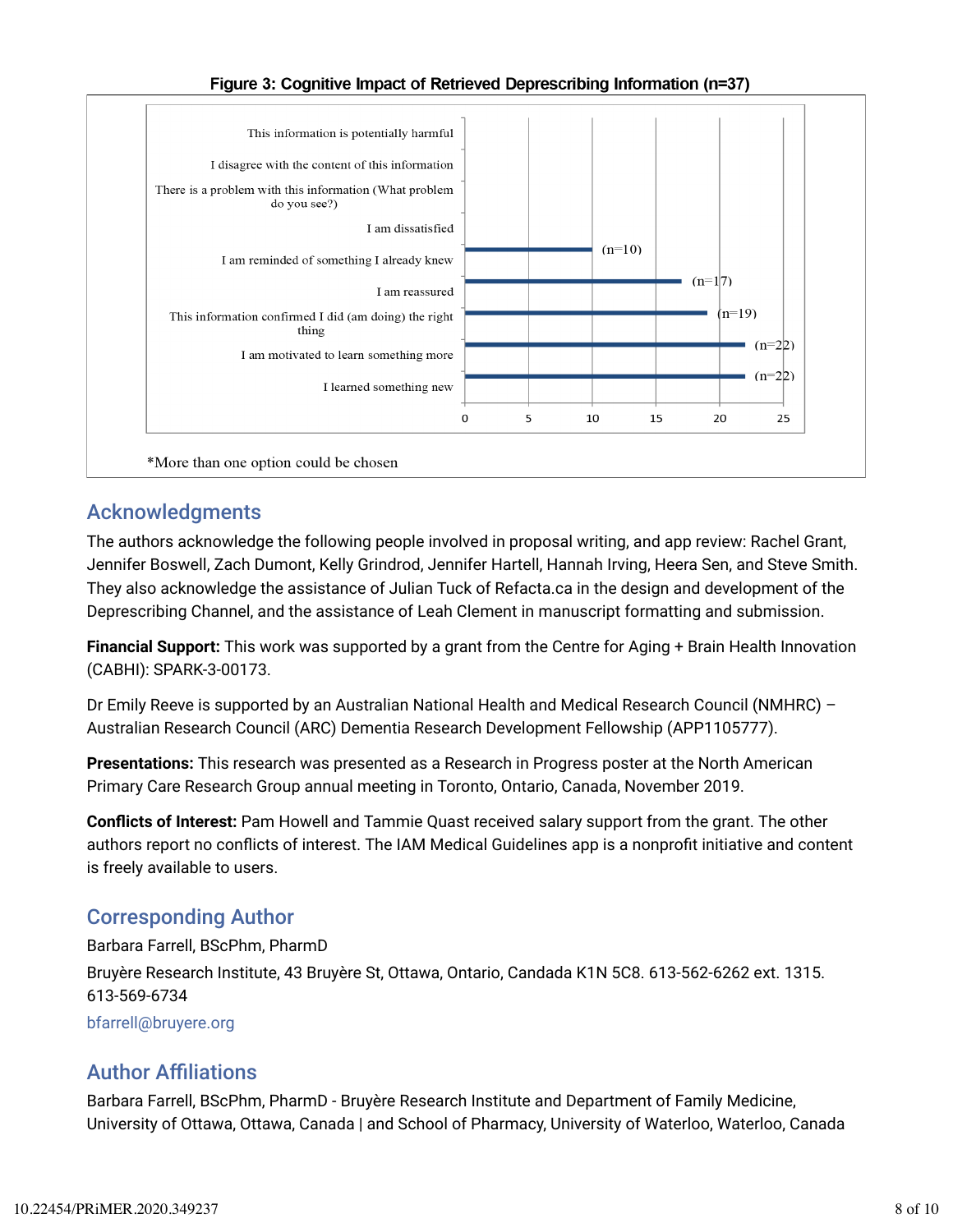Roland Grad, MD, MSc - McGill University Department of Family Medicine, Montreal, Quebec, Canada Pam Howell, BScPhm - Bruyère Research Institute, Ottawa, Ontario, Canada Tammie Quast - Bruyère Research Institute, Ottawa, Ontario, Canada Emily Reeve, BPharm, PhD - Quality Use of Medicines and Pharmacy Research Centre, UniSA: Clinical and

Health Sciences, University of South Australia, Adelaide, SA, Australia | Geriatric Medicine Research, Faculty of Medicine, Dalhousie University and Nova Scotia Health Authority, Halifax, NS, Canada | College of Pharmacy, Dalhousie University, Halifax, NS, Canada

### References

- 1. Steinman MA. Polypharmacy time to get beyond numbers. JAMA Intern Med. 2016;176(4):482-483. doi:10.1001/jamainternmed.2015.8597
- 2. Fried TR, O'Leary J, Towle V, Goldstein MK, Trentalange M, Martin DK. Health outcomes associated with polypharmacy in community-dwelling older adults: a systematic review. J Am Geriatr Soc. 2014;62(12):2261-2272. doi:10.1111/jgs.13153
- 3. Passarelli MCG, Jacob-Filho W, Figueras A. Adverse drug reactions in an elderly hospitalised population: inappropriate prescription is a leading cause. Drugs Aging. 2005;22(9):767-777. doi:10.2165/00002512-200522090-00005
- 4. Reeve E, Thompson W, Farrell B. Deprescribing: A narrative review of the evidence and practical recommendations for recognizing opportunities and taking action. Eur J Intern Med. 2017;38:3-11. doi:10.1016/j.ejim.2016.12.021
- 5. Garfinkel D, Ilhan B, Bahat G. Routine deprescribing of chronic medications to combat polypharmacy. Ther Adv Drug Saf. 2015;6(6):212-233. doi:10.1177/2042098615613984
- 6. Anderson K, Stowasser D, Freeman C, Scott I. Prescriber barriers and enablers to minimising potentially inappropriate medications in adults: a systematic review and thematic synthesis. BMJ Open. 2014;4(12):e006544. doi:10.1136/bmjopen-2014-006544
- 7. Ailabouni NJ, Nishtala PS, Mangin D, Tordoff JM. Challenges and enablers of deprescribing: a general practitioner perspective. PLoS One. 2016;11(4):e0151066. doi:10.1371/journal.pone.0151066
- 8. Farrell B, Pottie K, Thompson W, et al. Deprescribing proton pump inhibitors: evidence-based clinical practice guideline. Can Fam Physician. 2017;63(5):354-364.
- 9. Farrell B, Black C, Thompson W, et al. Deprescribing antihyperglycemic agents in older persons: evidence-based clinical practice guideline. Can Fam Physician. 2017;63(11):832-843.
- 10. Pottie K, Thompson W, Davies S, et al. Deprescribing benzodiazepine receptor agonists: evidencebased clinical practice guideline. Can Fam Physician. 2018;64(5):339-351.
- 11. Bjerre LM, Farrell B, Hogel M, et al. Deprescribing antipsychotics for behavioural and psychological symptoms of dementia and insomnia: evidence-based clinical practice guideline. Can Fam Physician. 2018;64(1):17-27.
- 12. Reeve E, Farrell B, Thompson W, et al. Evidence-based Clinical Practice Guideline for Deprescribing Cholinesterase Inhibitors and Memantine. http://sydney.edu.au/medicine/cdpc/resources /deprescribing-guidelines.php. Published 2018. Accessed March 8, 2020.
- 13. Gagliardi AR, Brouwers MC. Do guidelines offer implementation advice to target users? A systematic review of guideline applicability. BMJ Open. 2015;5(2):e007047. doi:10.1136/bmjopen-2014-007047
- 14. Martínez-Pérez B, de la Torre-Díez I, López-Coronado M, Sainz-de-Abajo B, Robles M, García-Gómez JM. Mobile clinical decision support systems and applications: a literature and commercial review. J Med Syst. 2014;38(1):4. doi:10.1007/s10916-013-0004-y
- 15. Watson HA, Tribe RM, Shennan AH. The role of medical smartphone apps in clinical decision-support: A literature review. Artif Intell Med. 2019;100:101707. doi:10.1016/j.artmed.2019.101707